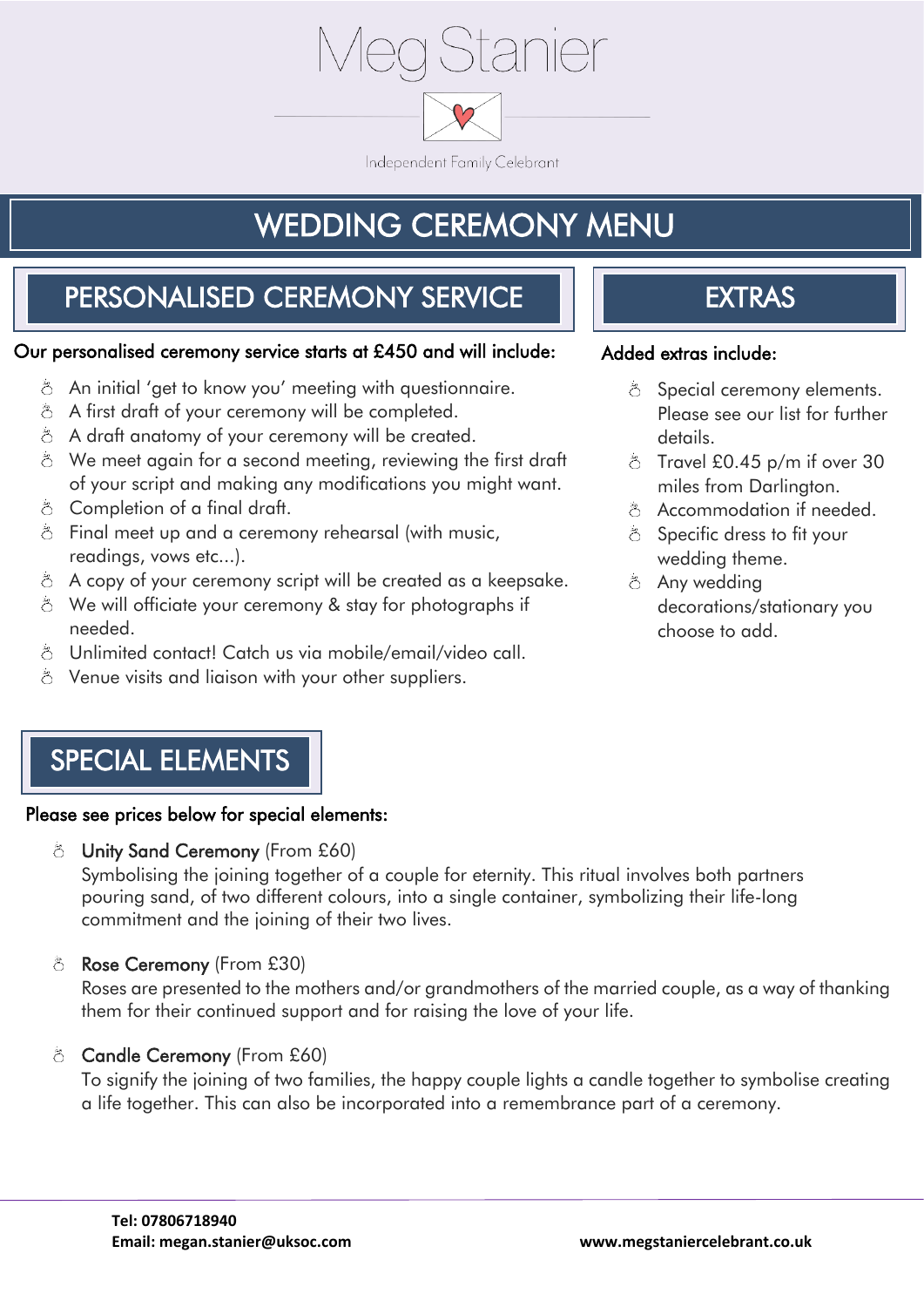

#### $\delta$  Wine Ceremony (From £45)

Involving one glass of white wine and one glass of red wine (representing two individuals), which are poured into a separate glass to create a blush colour which the couple then drink from. Other drinks can be used if you have a drink you both enjoy e.g. Gin and Tonic.

#### $\delta$  Wine Box Ceremony (From £60)

The couple will write love letters to each other and seal them in an envelope prior to the ceremony. They then choose their favourite bottle of alcohol (e.g. gin, wine, whiskey) and place it in a memorabilia wine box to open on an anniversary of their choice.

#### $\delta$  Handfasting (From £70)

Hands are tied with ribbons and cloth to symbolise a relationships strength and unity and the bringing together of two lives, hearts, and families. This can be adapted in many ways e.g. incorporating your favourite colours and can include multiple family members.

#### 8 Band Warming (From £30)

The ring is passed, guest to guest, in a box or container of your choice. This is for your guests to wish you good luck through silent wishes.

#### $\delta$  Flowers of Unity (From £70)

Both sides of the family are given a different flower, the guests then each put their flower into a vase to create a bouquet to celebrate the coming together of friends/family.

#### $\delta$  The Big Hug

Like a Mexican wave, each guest hugs the next guest to spread the love.

#### $\delta$  Wishing Tree (From £50)

A small tree is placed at the front of the ceremony and prior to the wedding each guest is asked to pick up a small card to write their wishes for you on. During the ceremony, the guests are invited to hang their wishes it on the tree.

#### $\delta$  Your Journey Poem (From £30)

A Meg Stanier: Independent Family Celebrant Exclusive! A poem written by Meg designed to tell your story and your journey as a couple and beyond!

#### All elements can be adapted and personalised, this can be discussed. Prices vary.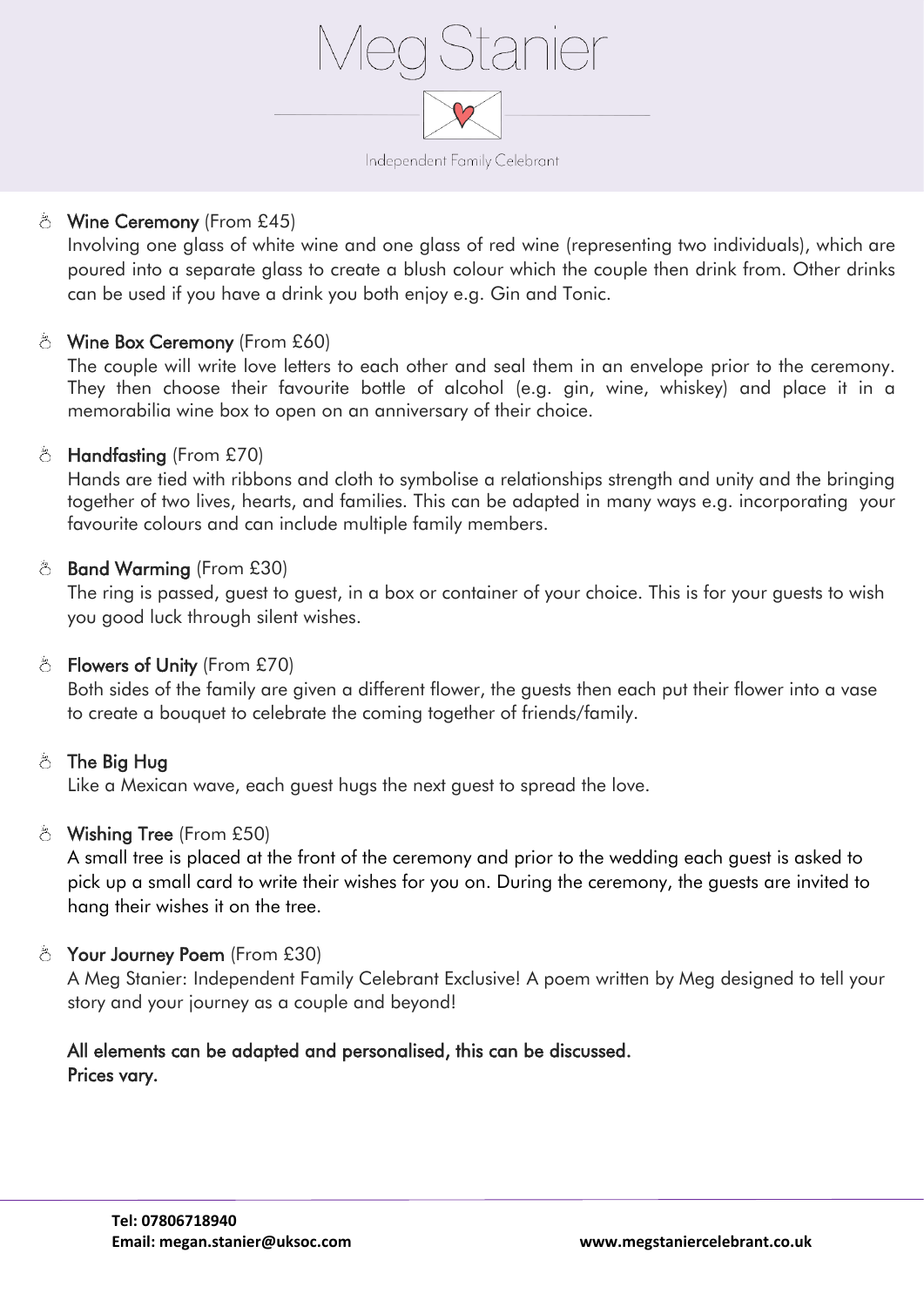

# ALL INCLUSIVE PACKAGE

#### All-inclusive ceremony service starts at £780 and will include:

- $\delta$  An initial 'get to know you' meeting with questionnaire.
- $\delta$  A first draft of your ceremony will be completed.
- $\delta$  A draft anatomy of your ceremony will be created.
- $\delta$  We meet again for a second meeting, reviewing the first draft of your script and making any modifications you might want.
- $\delta$  Completion of a final draft.
- $\delta$  Final meet up and a ceremony rehearsal with all elements (music, readinas, vows etc...)
- $\delta$  A copy of your ceremony script to have as a keepsake.
- $\delta$  Order of ceremony will be created for your quests.
- $\delta$  We will officiate your ceremony & stay for photographs if needed.
- $\delta$  Unlimited contact! Catch us via mobile/email/video call.
- $\delta$  Venue visits and liaison with your other suppliers.
- $\delta$  4 special ceremony elements of your choice!
- $\delta$  Your Journey poem to use as a reading

# EXTRAS

#### Added extras include:

i

- $\delta$  Travel £0.45 p/m if over 30 miles from Darlington.
- $\delta$  Accommodation if needed.
- $\delta$  Specific dress to fit your wedding theme.
- $\delta$  Any wedding decorations/stationary you choose to add.
- $\delta$  Any extra elements or upgraded elements.

### If you have any questions, please do not hesitate to get in contact!